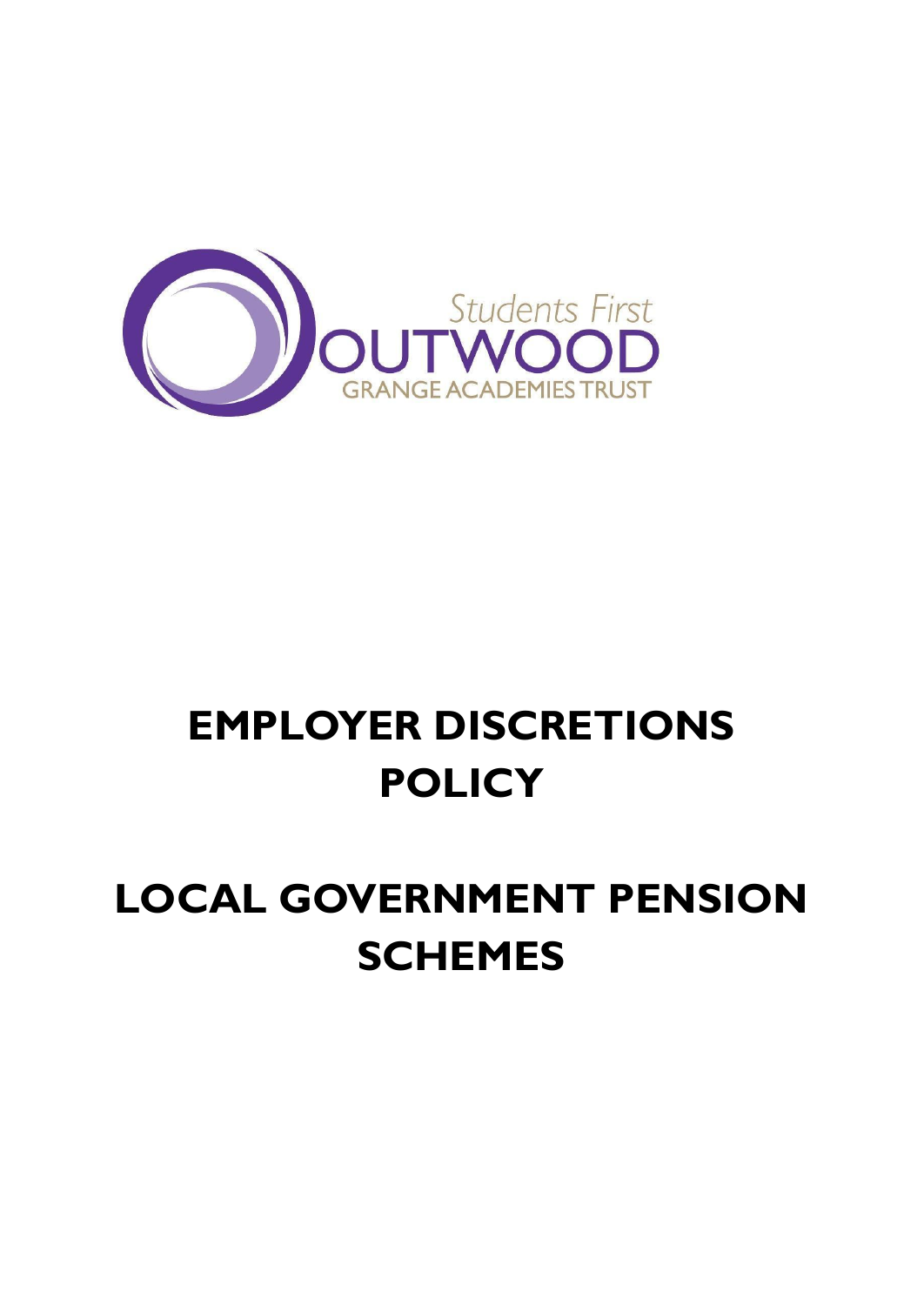| Document control table        |                 |                   |                                                                    |  |  |
|-------------------------------|-----------------|-------------------|--------------------------------------------------------------------|--|--|
| <b>Document title:</b>        |                 |                   | <b>Employer Discretions Policy LGPS</b>                            |  |  |
| Author (name & job<br>title): |                 |                   | Katy Bradford, COO                                                 |  |  |
| <b>Version number:</b>        |                 | V <sub>6</sub>    |                                                                    |  |  |
| Date approved:                |                 |                   | Approved at OGAT Board Meeting on 13 December 2021                 |  |  |
| <b>Approved by:</b>           |                 |                   | <b>OGAT Board</b>                                                  |  |  |
| Date of review:               |                 | academies)        | September 2022 (updated in March 2022 with new                     |  |  |
| <b>Document History</b>       |                 |                   |                                                                    |  |  |
| <b>Version</b>                | <b>Date</b>     | <b>Author</b>     | <b>Note of revisions</b>                                           |  |  |
| VI                            | 2015            | K Bradford        |                                                                    |  |  |
| V <sub>2</sub>                | Jan 2017        | <b>K</b> Bradford | Addition of new academies<br>Shared costs and APC statements added |  |  |
| V3                            | Nov 2020        | <b>K Commons</b>  | Addition of new academies                                          |  |  |
| V4                            | Sept 2021       | K Dent            | Addition of new academies                                          |  |  |
| V5                            | <b>Nov 2021</b> | A Lister          | <b>Updates following LGPS (Amendment)</b><br>Regulations 2018      |  |  |
| V <sub>6</sub>                | March<br>2022   | A Lister          | Addition of new academies                                          |  |  |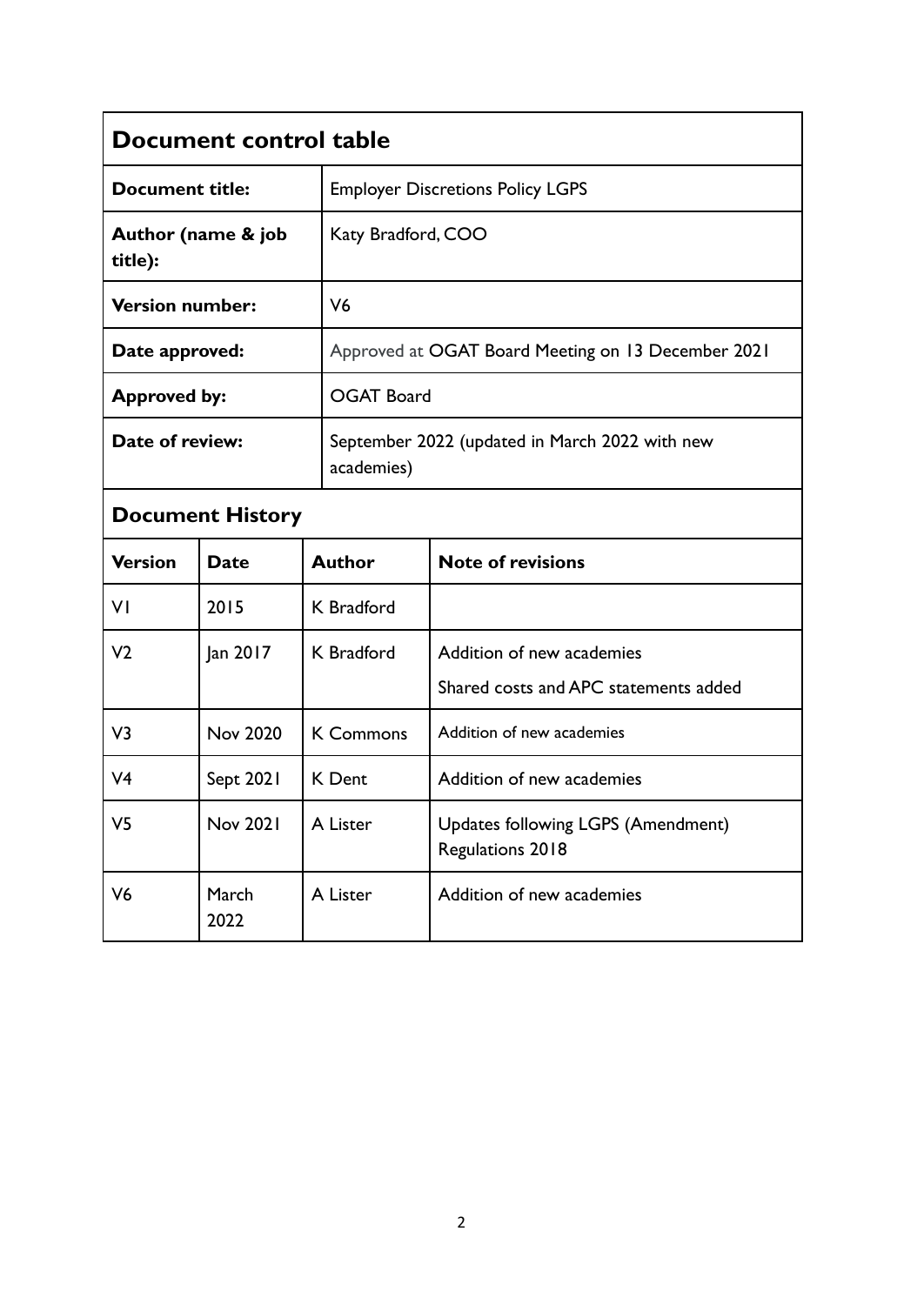## **Contents**

- 1. Overview of policy
- 2. Statement of intent
- 3. LGPS overview
- 4. Key roles and responsibilities
- 5. Discretionary decisions
- 6. LGPS member records
- 7. Support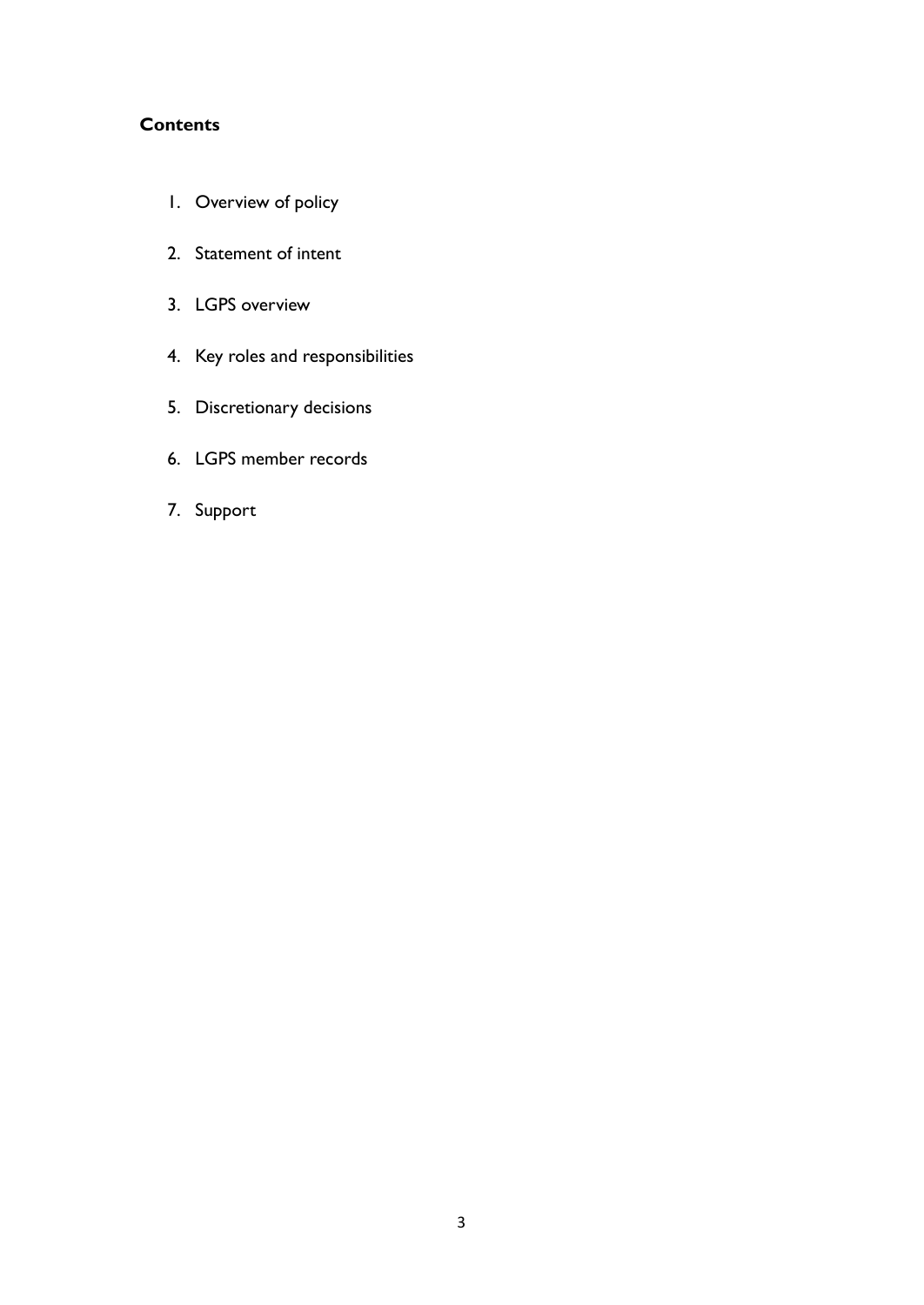## **Overview**

The Local Government Pension Scheme (LGPS) in England and Wales was amended from 1 April 2014. The provisions of the new LGPS, together with protections for members benefits accrued before 1 April 2014, are now contained in the Local Government Pension Scheme Regulations 2013 (**the 'LGPS Regulations 2013**'), the Local Government Pension Scheme (Transitional Provisions, Savings and Amendment) Regulations 2014 (**the 'LGPS Transitional Regulations 2014**') and the Local Government Pension Scheme (Amendment) Regulations 2018 (**'LGPS Amendment Regulations 2018'**).

Therefore, this statement now relates to the application of discretions under:

## (a) the **LGPS Regulations 2013** and the **LGPS Amendment Regulations 2018**;

(b) the LGPS (Transitional Provisions, Savings and Amendment) Regulations 2014 ('**LGPS Transitional Regulations 2014**'); and

(c) the Local Government Pension Scheme Regulations 1997 ('**LGPS Regulations 1997'**) and the Local Government Pension Scheme (Benefits, Membership and Contributions) Regulations 2007 (**'LGPS Benefits Regulations 2007**'), which continue to have effect in so far as is necessary under Regulation 3 (Membership before 1 April 2014) of the LGPS Transitional Regulations 2014.

## **Statement of Intent**

As an employer participating in the Local Government Pension Scheme (LGPS), Outwood Grange Academies Trust (OGAT) is required to formulate, publish and keep under review, a discretions policy in accordance with the regulations detailed below:

Under Regulation 60 (statements of policy about exercise of discretionary functions) of the LGPS Regulations 2013 and paragraph 2(2) of Schedule 2 of the LGPS Transitional Regulations 2014, OGAT is required to make and publish policy statements on how the Trust will exercise five specific discretions.

Following the implementation of the LGPS Amendment Regulations 2018 two further mandatory discretions have been introduced under regulations 24(a), 30(a), 30(c), 30(e) and 30(f).

In addition there are two further discretions relevant, which relate to members who left before I April 2014. These are under Regulation 66 of the Local Government Pension Scheme (Administration) Regulations 2008 (in respect of leavers between 1 April 2008 and 31 March 2014) and under Regulation 106 of the LGPS Regulation 1997 (in respect of leavers between 1 April 1998 and 31 March 2008).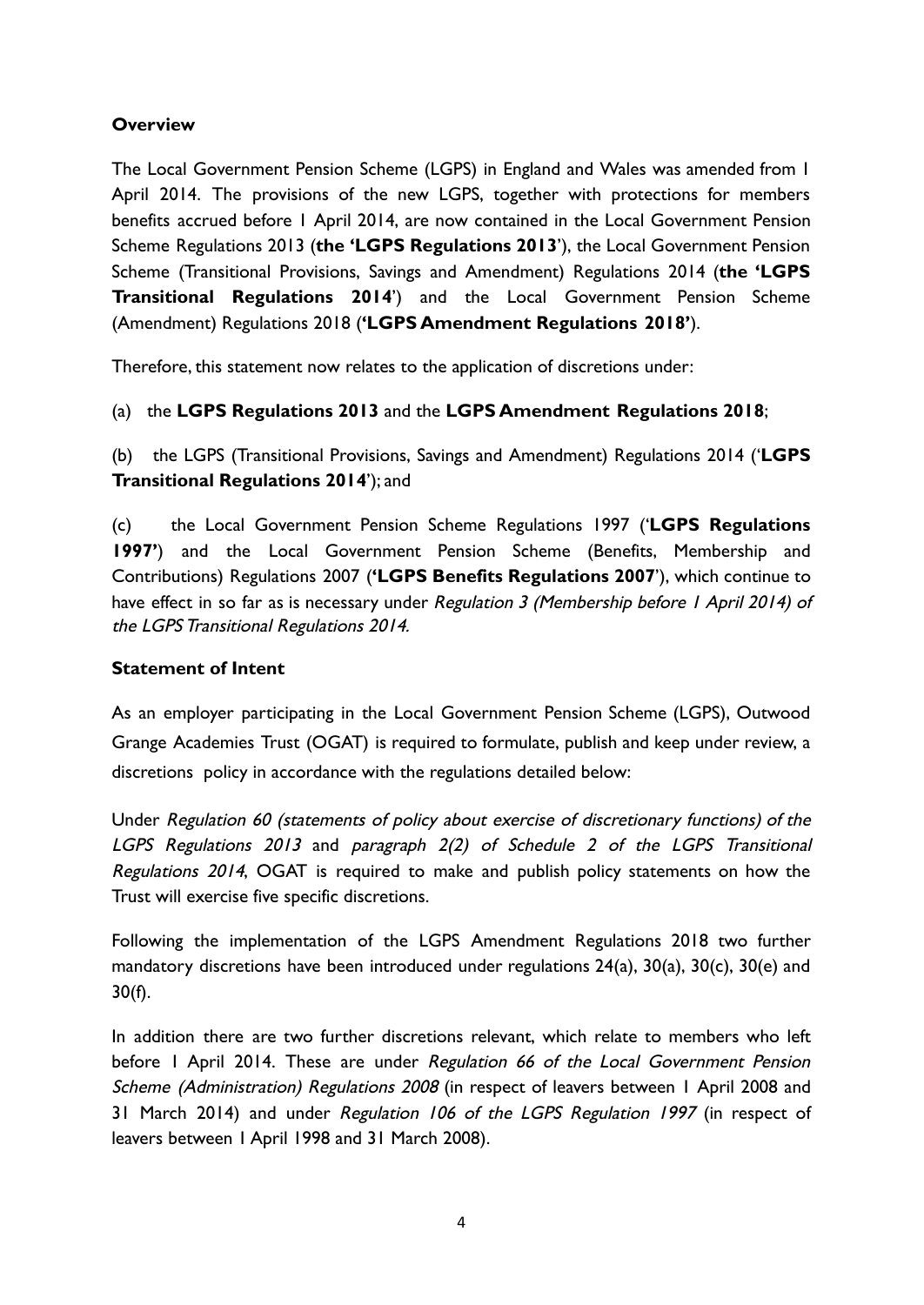To ensure value for money and financial stability, OGAT has adopted an approach that befits the size, finances and current staffing levels of the Trust. In addition, the decisions regarding the discretionary powers have been taken to ensure the affordability of the scheme to all members.

OGAT is committed to equality and this policy has been created in accordance with anti-discrimination laws, the Equality Act 2010 and with regard to age regulations.

In addition to the above, the Trust is required to adhere to a number of provisions and to create and implement effective procedures for the administration of the LGPS scheme.

These duties and procedures are established in detail in this policy.

#### **LGPS overview**

The LGPS 2013 is a Career Average Revalued Earnings (CARE) scheme.

#### **Accrual rate**

The accrual rate is  $1/49^{\text{th}}$ .

#### **Revaluation rate**

The revaluation rate is based on the Consumer Price Index (CPI).

#### **Pensionable pay**

Pay, including non-contractual overtime and additional hours for part-time staff, is classed as pensionable pay.

#### **Contribution flexibility**

There is contribution flexibility with a 50/50 option.

#### **Normal Pension Age**

The normal pension age is equal to the member's State Pension Age (minimum 65).

#### **Lump sum trade off**

A trade off of  $E1$  annual pension for  $E12$  lump sum is available.

#### **Death in service lump sum**

The death in service lump sum is 3x pensionable pay.

## **Death in service survivor benefits**

A 1/160 $^{\text{th}}$  accrual rate based on Tier 1 ill health pension enhancement.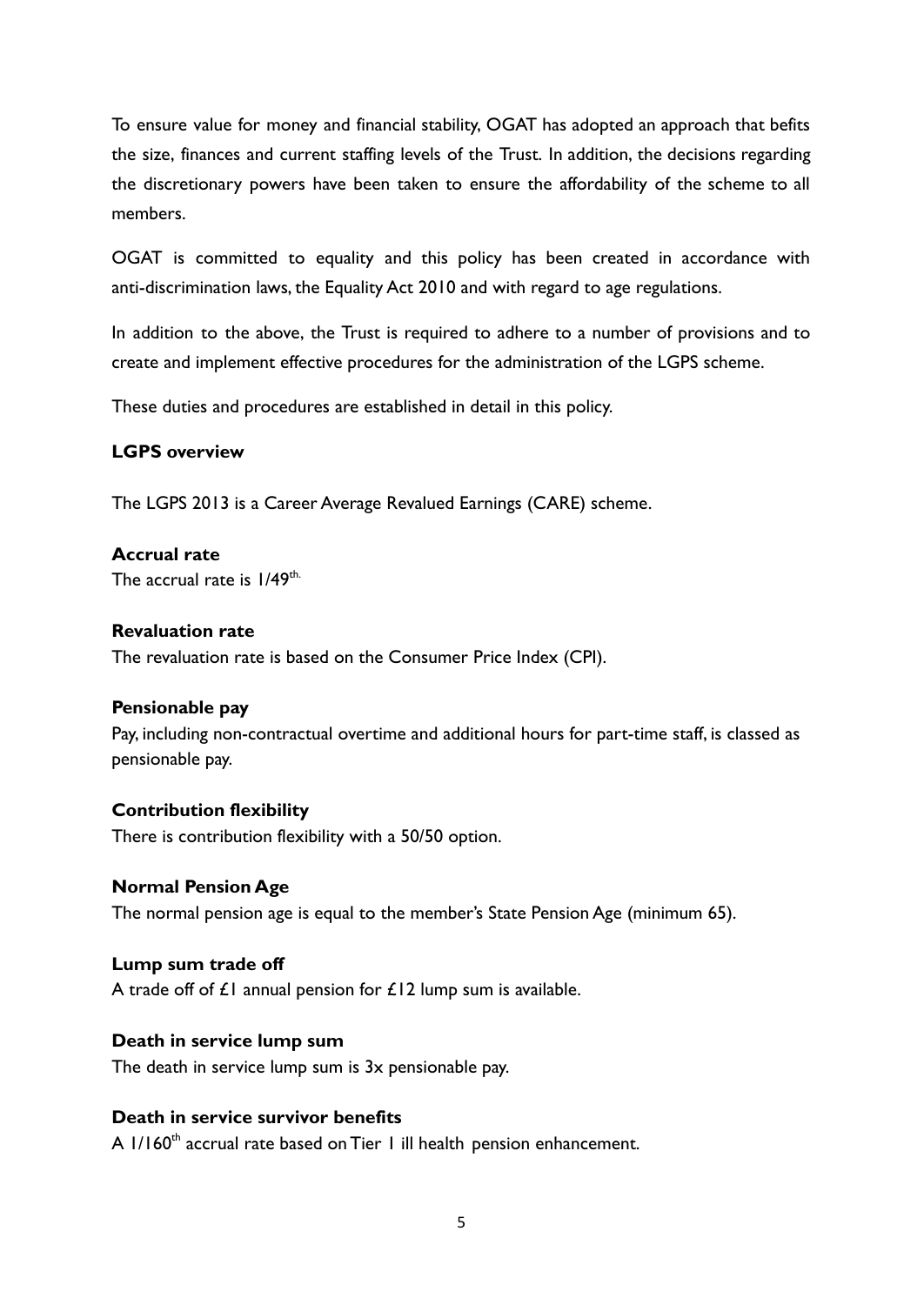## **Ill health provision**

Tier 1 – immediate payment with service enhanced to Normal Pension Age

Tier 2 – immediate payment of pension with 25% service enhancement to Normal Pension Age

Tier 3 – temporary payment of pension for up to 3 years (no enhancement)

## **Indexation of pension in payment**

The LGPS indexation of pension in payment is based on CPI.

## **Vesting period**

The LGPS has a vesting period of 2 years.

## **Administering authority details**

| <b>Academy Name</b>                 | <b>Pension Authority</b>           |
|-------------------------------------|------------------------------------|
| Outwood Grange Academy              | <b>West Yorkshire Pension Fund</b> |
| <b>Outwood Academy City Fields</b>  |                                    |
| <b>Outwood Academy Freeston</b>     |                                    |
| Outwood Academy Hemsworth           |                                    |
| Outwood Primary Academy Ledger Lane |                                    |
| Outwood Primary Academy Kirkhamgate |                                    |
| Outwood Primary Academy Lofthouse   |                                    |
| Gate                                |                                    |
| Outwood Primary Academy Park Hill   |                                    |
| Outwood Primary Academy Newstead    |                                    |
| Green                               |                                    |
| Outwood Primary Academy Bell Lane   |                                    |
| <b>Outwood Academy Adwick</b>       | South Yorkshire Pension Fund       |
| <b>Outwood Academy City</b>         |                                    |
| <b>Outwood Academy Carlton</b>      |                                    |
| Outwood Academy Danum               |                                    |
| Outwood Academy Shafton             |                                    |
| Outwood Primary Academy Darfield    |                                    |
| Outwood Primary Academy Littleworth |                                    |
| Grange                              |                                    |
| Outwood Primary Academy Woodlands   |                                    |
| <b>Outwood Academy Ripon</b>        | North Yorkshire Pension Fund       |
| Outwood Academy Easingwold          |                                    |
| Outwood Primary Academy Alne        |                                    |
| Outwood Primary Academy Greystone   |                                    |
| Outwood Academy Portland            | Nottinghamshire Pension Fund       |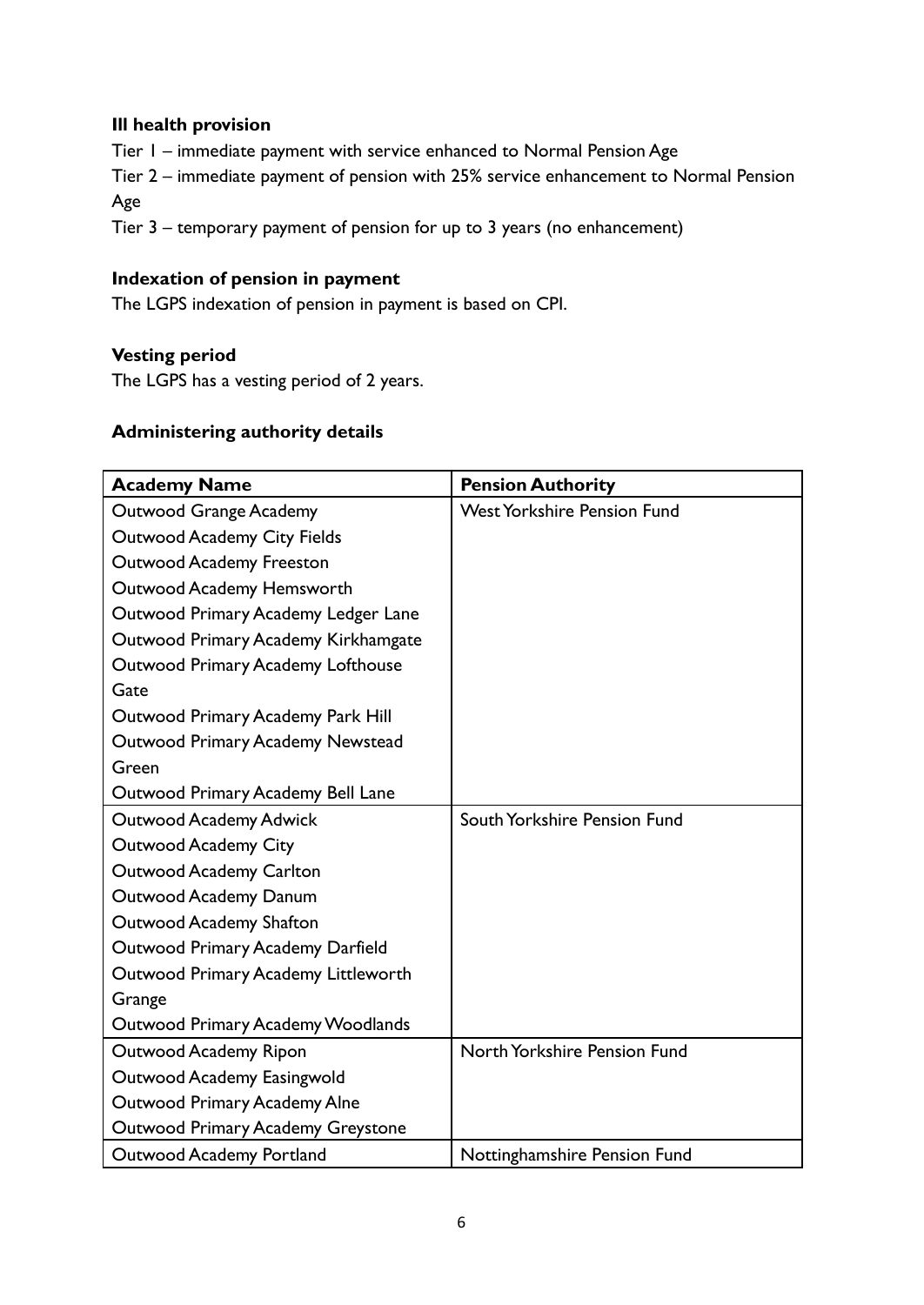| <b>Outwood Academy Valley</b>              |                                        |
|--------------------------------------------|----------------------------------------|
| <b>Outwood Academy Brumby</b>              | East Riding Pension Fund               |
| <b>Outwood Academy Foxhills</b>            |                                        |
| Outwood Academy Brumby Juniors             |                                        |
| Outwood Academy Acklam                     | Teesside Pension Fund                  |
| Outwood Academy Bishopsgarth               |                                        |
| Outwood Academy Bydales                    |                                        |
| <b>Outwood Academy Ormesby</b>             |                                        |
| <b>Outwood Academy Normanby</b>            |                                        |
| Outwood Academy Redcar                     |                                        |
| <b>Outwood Academy Riverside</b>           |                                        |
| <b>Outwood Alternative Provision Eston</b> |                                        |
| Outwood Academy Hasland Hall               | Derbyshire Pension Fund                |
| <b>Outwood Academy Newbold</b>             |                                        |
| Outwood Academy Haydock                    | Merseyside Pension Fund                |
| <b>Outwood Academy Hindley</b>             | <b>Greater Manchester Pension Fund</b> |

## **Key roles and responsibilities**

The Trust Board has overall responsibility for the implementation and monitoring of the LGPS Discretionary Policy at Outwood Grange Academies Trust.

The Trust Board has responsibility for ensuring that the LGPS Discretionary Policy, as written, does not discriminate on any grounds, including but not limited to: age, ethnicity/national origin, culture, religion, gender, disability or sexual orientation.

The Trust Board has overall responsibility for handling complaints regarding this policy as outlined in the Trust's Grievance Procedure.

In the first instance, complaints should be directed to the Trust's Director of Business Services.

The Director of Business Services has responsibility for the day-to-day implementation and management of the LGPS Discretionary Policy at Outwood Grange Academies Trust.

The Director of Business Services is responsible for monitoring overtime worked and for initiating review procedures as necessary.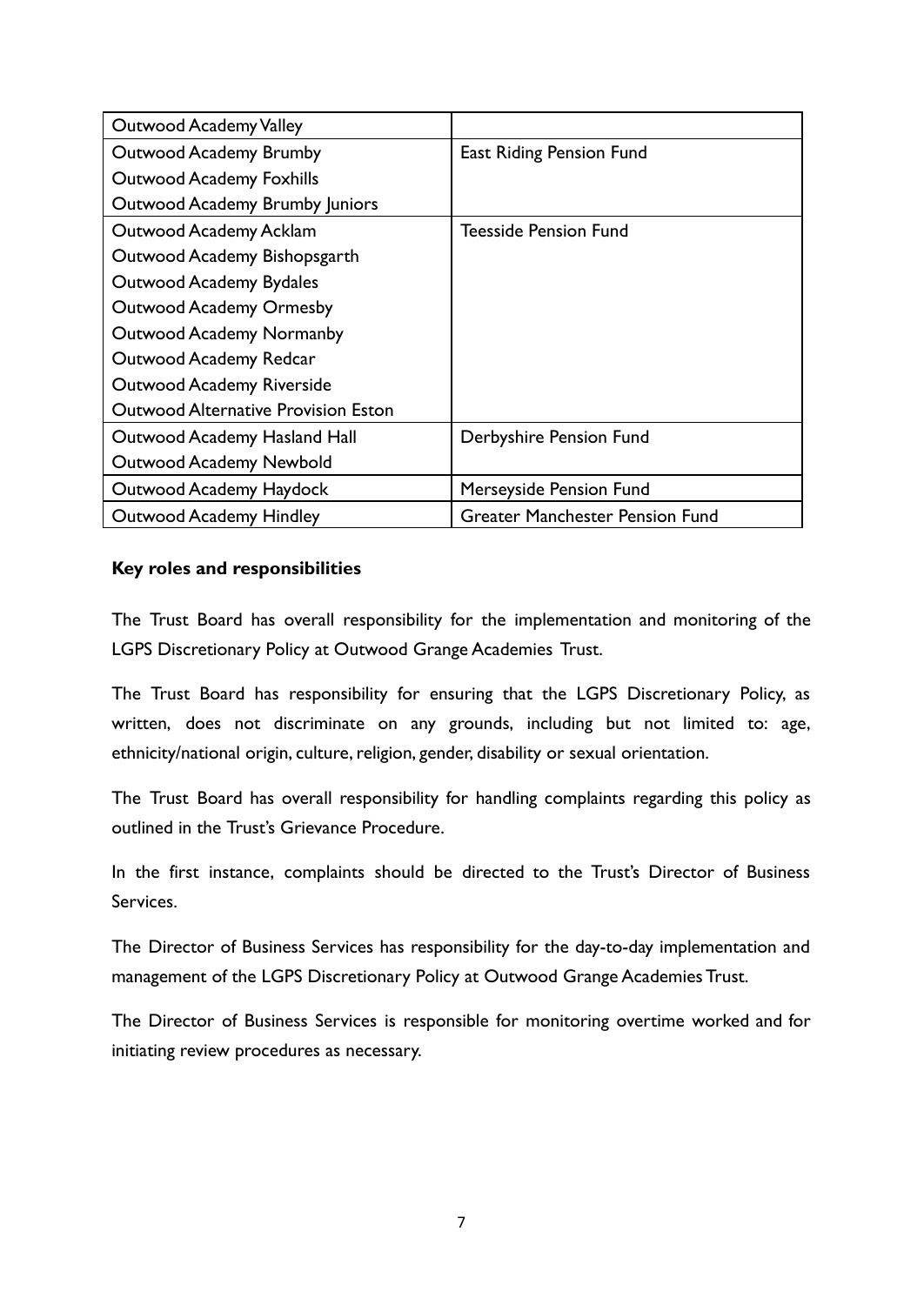## **Scheme Employer Discretions**

**Specific discretions under the Local Government Pension Scheme (LGPS) Regulations 2013 and the Local Government Pension Scheme (LGPS) Transitional Regulations 2014**

# **1. Shared cost Additional Pension Contributions (to buy additional pension) - Regulations 16(2)(e) and 16(4)(d) of the Local Government Pension Scheme (LGPS) Regulations 2013:**

Note: these specific provisions of Regulation 16 allow an active member who is paying into the main scheme to enter into an arrangement to pay additional contributions, either by regular contributions (Regulation  $16(2)(e)$ ) or by a lump sum payment (Regulation  $16(4)(d)$ . This may be funded in whole or in part by **the employer**.

OGAT does not consider contributions towards additional pension contributions to be an essential part of its employment strategy. However, OGAT will consider applications made under these specific provisions having regard to the Trust's general policy from time to time, on the employee pay strategy and the particular circumstances surrounding each case.

- It is likely that decisions will be made on the merits of each case having particular regard to factors such as: OGAT's ability to meet the cost of granting such a request; and/or
- The member's personal circumstances.

However, OGAT will only consider doing this in those cases where there is a clear financial or administrative advantage to the Trust.

## **2. Awarding Additional Pension - Regulation 31 of the Local Government Pension Scheme (LGPS) Regulations 2013:**

Note: Regulation 31 allows employers to grant additional pension up to the maximum allowed by the scheme rules provided that the member is active **or** is within 6 months of leaving **for reasons of** redundancy **or** business efficiency **or** whose employment was terminated by mutual consent on grounds of business efficiency (by up to £6,500 pa - figure at 1 April 2014.This is inflation proofed annually).

Employers may wish to use this Regulation as an aid to recruitment, an aid to retention or to compensate or reward an employee who is retiring.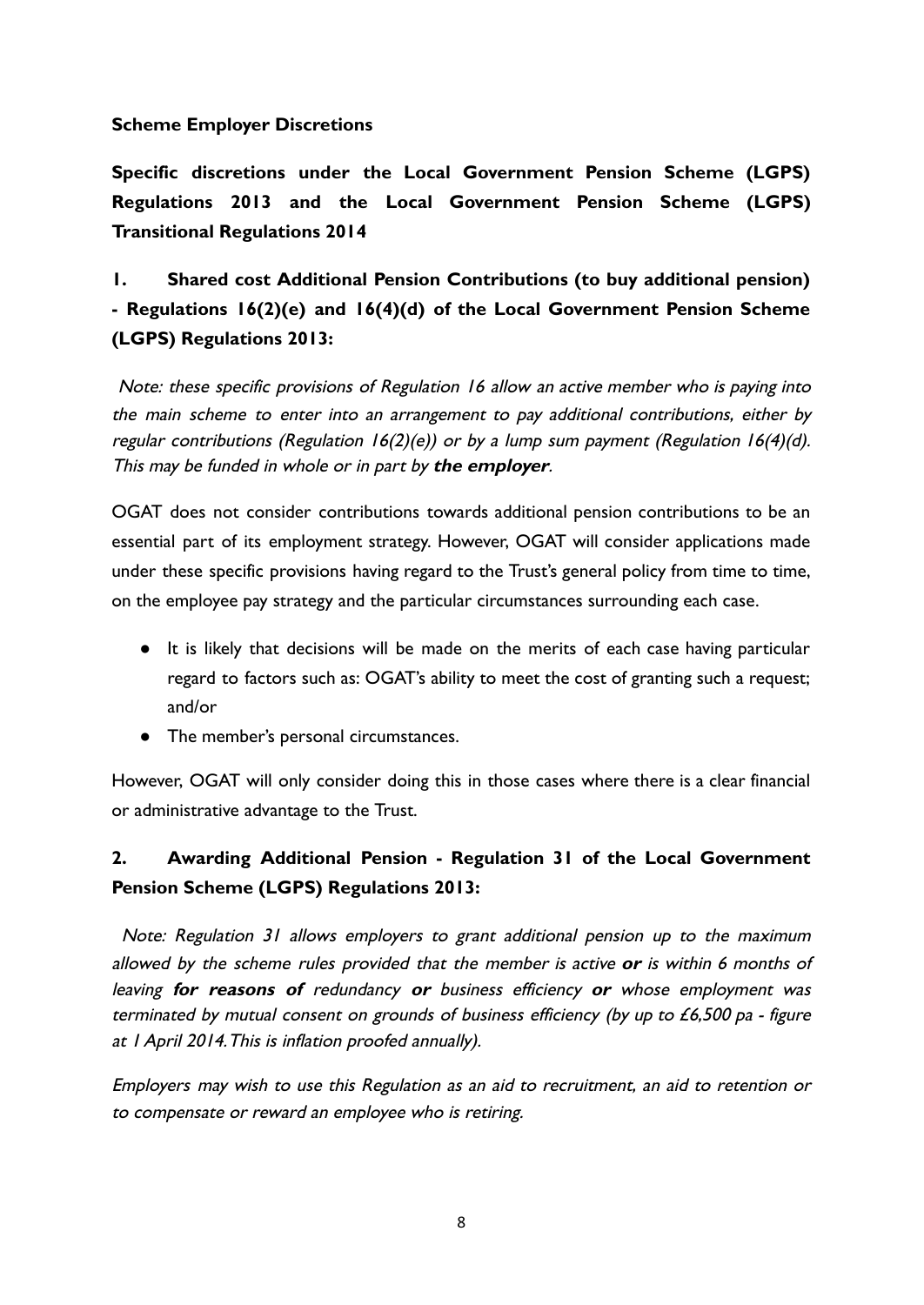OGAT will consider applications made under this Regulation having regard to the particular circumstances surrounding each case. Decisions will be made on the merits of each case having particular regard to the following:

- The member's personal circumstances;
- The interests of OGAT;
- The additional contributions due to the Fund by OGAT in respect of the exercise of this discretion;
- Any potential benefits or savings to OGAT arising from the exercise of this discretion;
- Other options that are, from time to time, available under OGAT's severance arrangements the funding position of OGAT within the Fund;
- The ability of OGAT to meet the cost of granting such an award.

However, OGAT will only consider doing this in those cases where there is a clear financial or administrative advantage to the Trust.

# **3. Flexible Retirement - Regulation 30(6) of the Local Government Pension Scheme (LGPS) Regulations 2013 & Regulation 11(2) of the (Transitional Provisions, Savings and Amendments) Regulations 2014:**

Note: this provision in the Regulation allows the employer to consent for <sup>a</sup> member who has attained the age of 55 and with at least 2 years qualifying service to draw all or part of their retirement benefits (both pension and if applicable, lump sum) whilst continuing in employment and Fund membership provided that:

- there has been a reduction in hours **or**
- a reduction in grade.

Employers can choose to waive any reductions that apply under Regulation 30(8).

OGAT will consider applications made under this Regulation having regard to the particular circumstances surrounding each case. Decisions will be made on the merits of each case having particular regard to:

- The operating requirements of the employing department;
- OGAT's ability to meet the cost of granting such a request;
- Whether any demonstrable cost saving in excess of potential savings available under any severance arrangements in place can be made;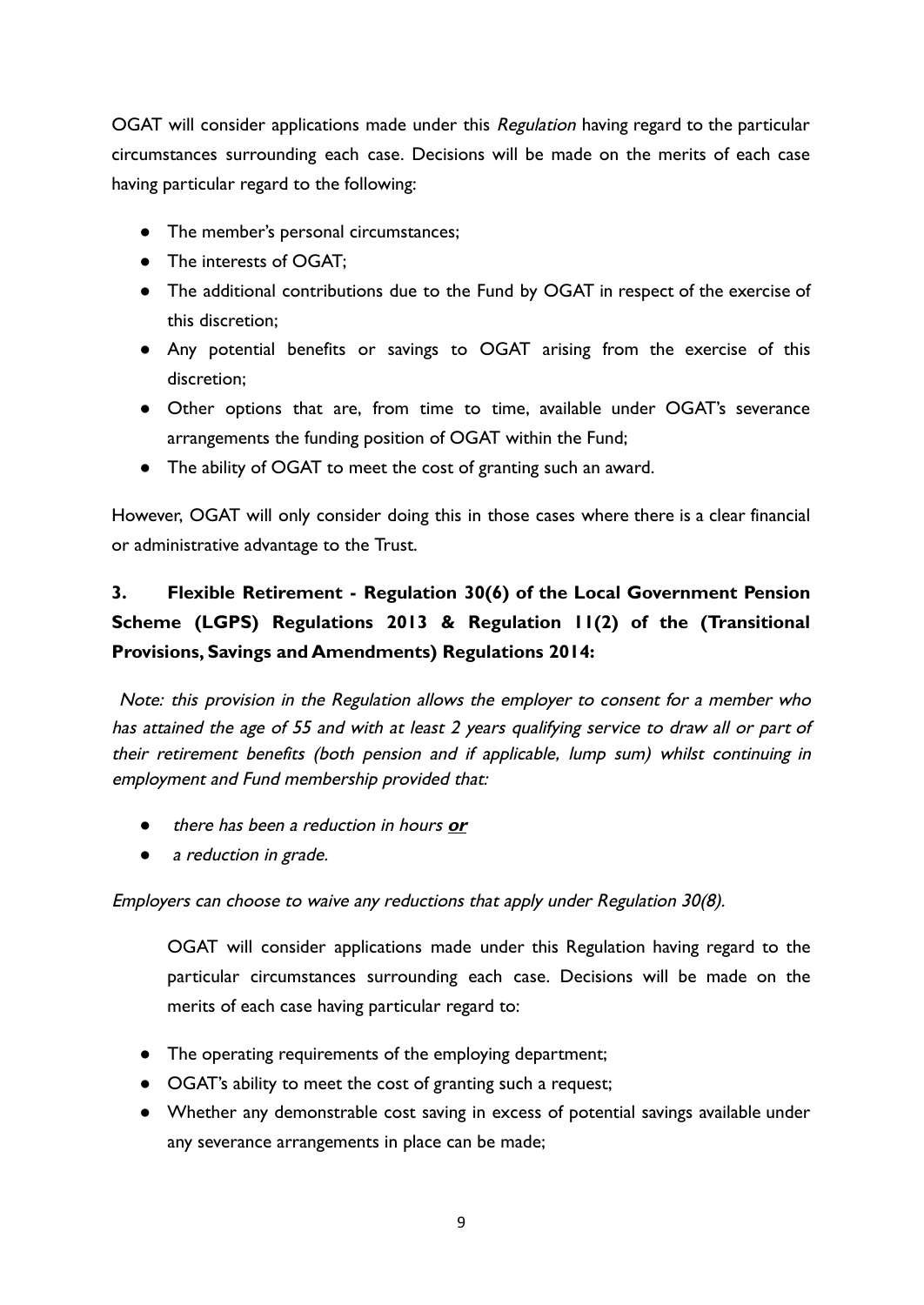● Whether to permit the member to choose to draw all, part or none of the pension benefits they have built up after 1 April 2008.

However, OGAT will only consider doing this in those cases where there is a clear financial or administrative advantage to the Trust.

#### **4. Waiving actuarial reductions:**

**(A) Whether to waive, in whole or in part, actuarial reduction to benefits paid on Flexible Retirement - Regulation 30(8) of the Local Government Pension Scheme (LGPS) Regulations 2013:**

OGAT will consider waiving, in whole or in part, the actuarial reduction on benefits paid on Flexible Retirement on a case by case basis having particular regard to:

- OGAT's ability to meet the cost of granting such a request;
- The member's personal circumstances.
- In OGAT's sole opinion, the special extenuating circumstances surrounding the application, along with the supporting evidence provided justify approval and
- OGAT can meet the cost of granting such a request.

However, OGAT will only consider doing this in those cases where there is a clear financial or administrative advantage to the Trust.

**(B) Whether to waive any actuarial reduction for a member voluntarily drawing benefits before normal pension age other than on the grounds of flexible retirement (where the member has both pre 1 st April 2014 and post 31st March 2014 membership) - Regulations 3(1), Schedule 2 paragraph 2(1) of the Transitional Provisions, Savings and Amendments) Regulations 2014 & B30(5) & B30A(5) of the (Benefits, Membership and Contributions) Regulations 2007:**

OGAT will (for members with no Rule of 85 protected membership) consider:

Waiving all of the reductions in respect of pre 1 April 2014 benefits but only on compassionate grounds and / or waiving all or some of the actuarial reductions in respect of post 31 March 2014 on any grounds.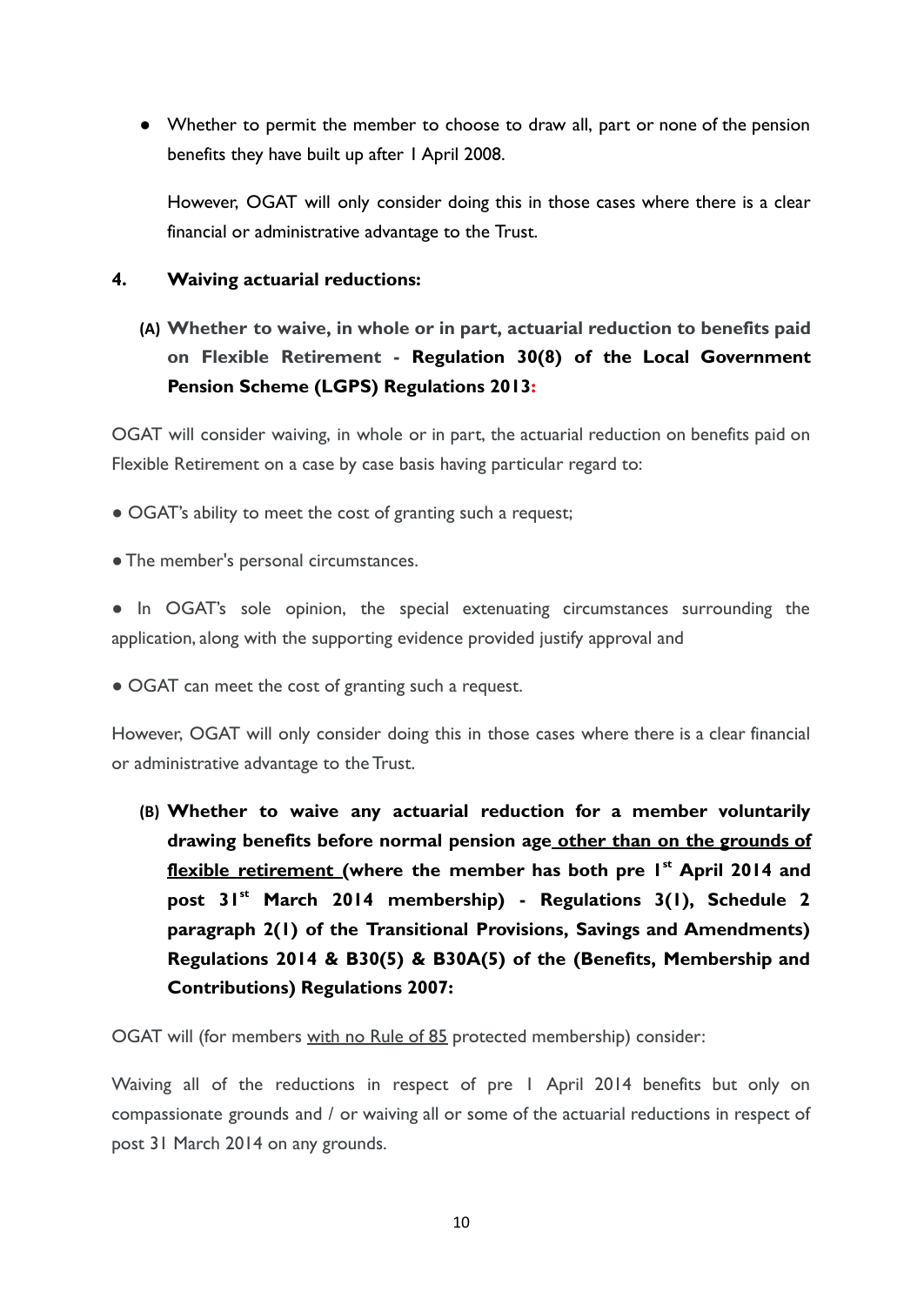For members with post  $I^{st}$  April 2014 protected membership (due to the Rule of 85 protections) OGAT will consider waiving the actuarial reductions but will do so only on compassionate grounds as per the Local Government Pension Scheme regulations.

The waiving of reductions will be granted if:

● In OGAT's sole opinion, the special extenuating circumstances surrounding the application, along with the supporting evidence provided justify approval and

• OGAT can meet the cost of granting such a request.

OGAT will only consider doing this in those cases where there is a clear financial or administrative advantage to the Trust.

(C) **Whether to waive, in whole or in part any actuarial reduction on benefits which a member voluntarily draws before normal pension age other than on the grounds of flexible retirement (where the member only has post 31st March 2014 membership) (Post 14 Membership) Regulation 30(8) of the Local Government Pension Scheme (LGPS) Regulations 2013:**

OGAT will consider whether to waive the reduction **but will consider:**

**●** OGAT's ability to meet the cost of granting such a request.

● The member's personal circumstances.

● In OGAT's sole opinion, the special extenuating circumstances surrounding the application, along with the supporting evidence provided justify approval and

• OGAT can meet the cost of granting such a request.

However, OGAT will only consider doing this in those cases where there is a clear financial or administrative advantage to the Trust.

# **5. Switching on the 85 Year Rule – Schedule 2 paragraphs 1(2) & 1(1)(c) of the Local Government Pension Scheme (LGPS) Transitional Provisions, Savings and Amendment) Regulations 2014**

Note: The employer can decide to "switch on" the 85 year rule to allow members to receive benefits on or after 55 and before 60 either unreduced or with <sup>a</sup> smaller reduction to their 85 year rule date. The employer will be responsible for meeting any strain costs relating to benefits being paid before age 60. If the employer does not "switch on" the 85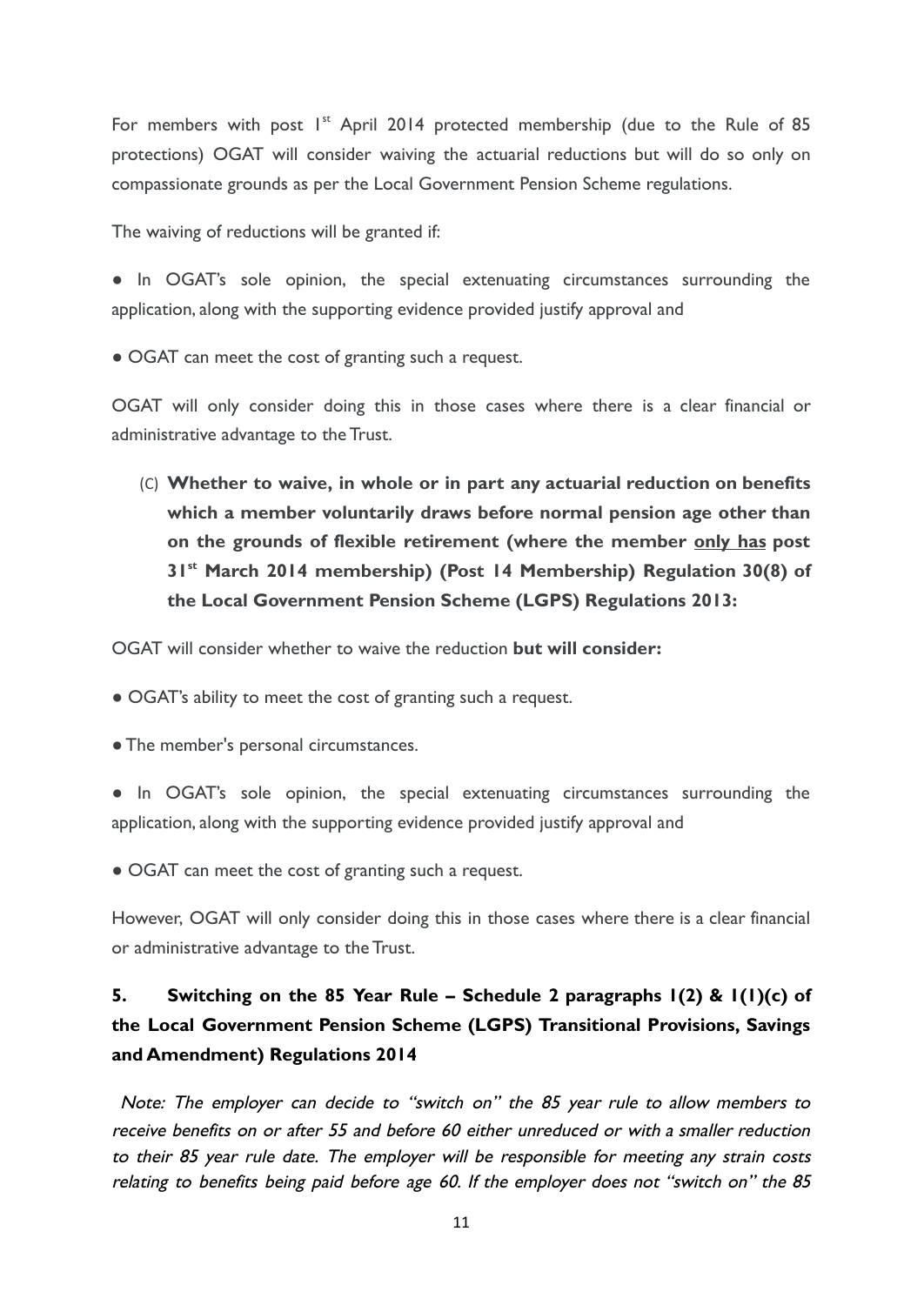year rule the member's benefits will be reduced to age 60 or the date they meet the 85 year rule if later (other than on the grounds of flexible retirement).

OGAT will consider applications made under this Regulation having regard to the particular circumstances surrounding each case. Decisions will be made on the merits of each case having particular regard to:

- OGAT's ability to meet the cost of granting such a request;
- Whether any demonstrable cost saving in excess of potential savings available under any severance arrangements in place from time to time can be made;
- The member's personal circumstances.

However, OGAT will only consider doing this in those cases where there is a clear financial or administrative advantage to the Trust.

# **Further discretions under the Local Government Pension Scheme (LGPS) Benefits Regulations 2007:**

There are other discretions for employers but these relate specifically to members who left before 1st April 2014:

# **1. Early Payment of Deferred Pensions for members who ceased active membership on or after the 1 st April 2008 but before 1 st April 2014 – Regulation B30(5), Schedule 2, para 2(1) of the (Transitional Provisions) Regulations 2008:**

Whether to waive, on compassionate grounds, the actuarial reduction applied to deferred benefits paid early under B30

OGAT will consider applications made under this Regulation having regard to the particular circumstances surrounding each case. Decisions will be made on the merits of each case having particular regard to:

- OGAT's ability to meet the cost of granting such a request;
- the member's personal circumstances.

Applications for the payment of unreduced benefits on the grounds of compassion will be granted if:

- In OGAT's sole opinion, the special extenuating circumstances surrounding the application, along with the supporting evidence provided justify approval **and**
- OGAT can meet the cost of granting such a request.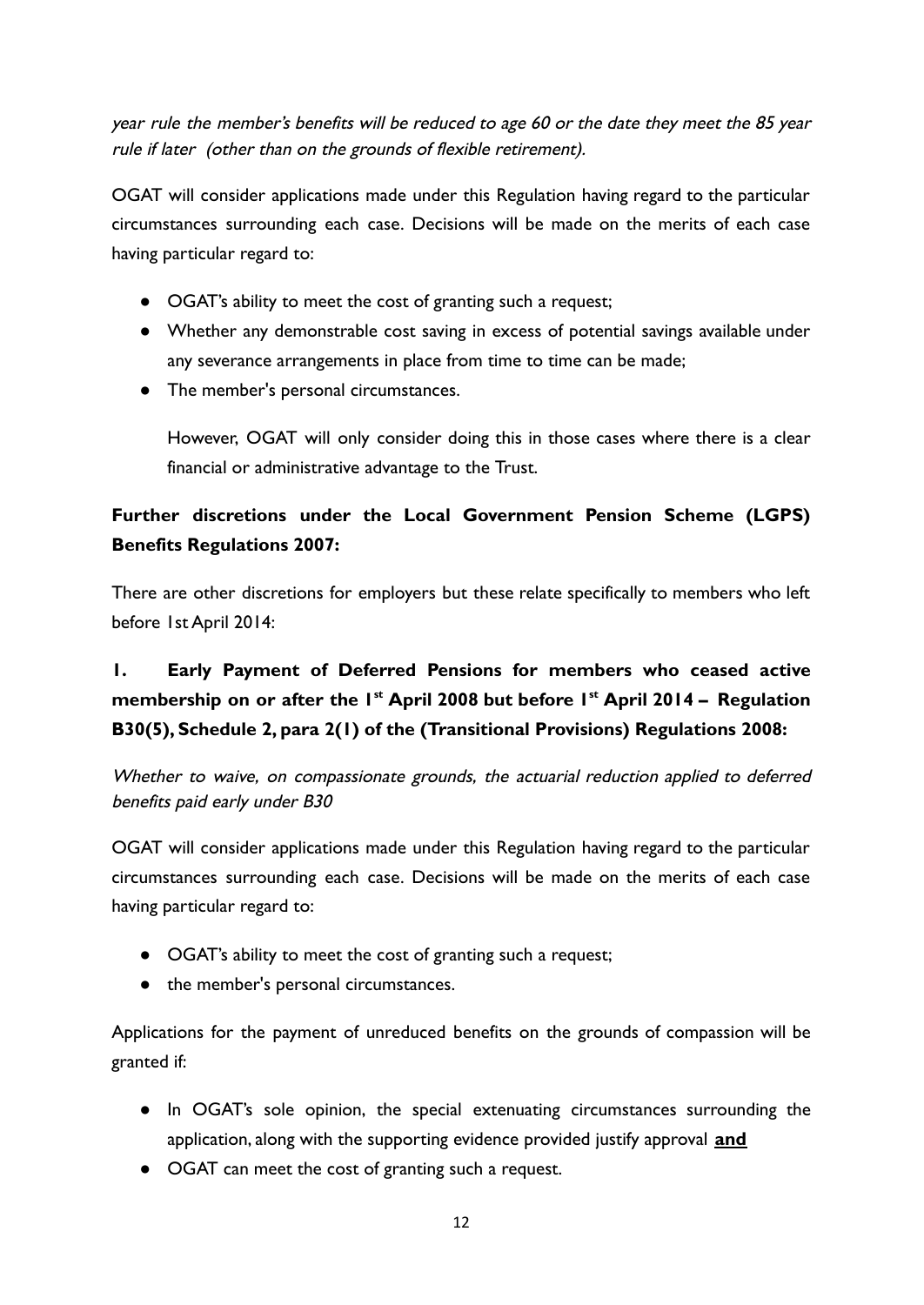**2. Early Payment of Deferred Pensions for members who ceased active membership on or after the 1 st April 2008 but before 1 st April 2014 and have ceased to be entitled to a tier 3 ill health benefit - Regulation 30A(5) of the LGPS Benefits Regulations 2007 and Schedule 2, para 2(1) of the (Transitional Provisions) Regulations 2008:**. Whether to waive, on compassionate grounds, the actuarial reduction applied to benefits paid early under B30A(5) (pensioner member with deferred benefits, i.e. a suspended tier 3 ill health pensioner):

OGAT will consider applications made under this Regulation having regard to the particular circumstances surrounding each case. Decisions will be made on the merits of each case having particular regard to:

- OGAT's ability to meet the cost of granting such a request
- The member's personal circumstances

Applications for the payment of unreduced benefits on the grounds of compassion will be granted if:

- In OGAT's sole opinion, the special extenuating circumstances surrounding the application, along with the supporting evidence provided justify approval **and**
- OGAT can meet the cost of granting such a request.

**3 Switching on the 85 Year Rule for a member who ceased active membership on or after the 1 st April 2008 but before the 1 st April 2014 voluntarily drawing benefits on or after age 55 and before age 60 – Regulations Schedule 2 1(2) & 1(1)(c) of the LGPS (Transitional Provisions) Regulations 2008:**

OGAT will consider applications made under this Regulation having regard to the particular circumstances surrounding each case. Decisions will be made on the merits of each case having particular regard to:

- OGAT's ability to meet the cost of granting such a request;
- Whether any demonstrable cost saving in excess of potential savings available under any severance arrangements in place from time to time can be made;
- The member's personal circumstances.

However, OGAT will only consider doing this in those cases where there is a clear financial or administrative advantage to the Trust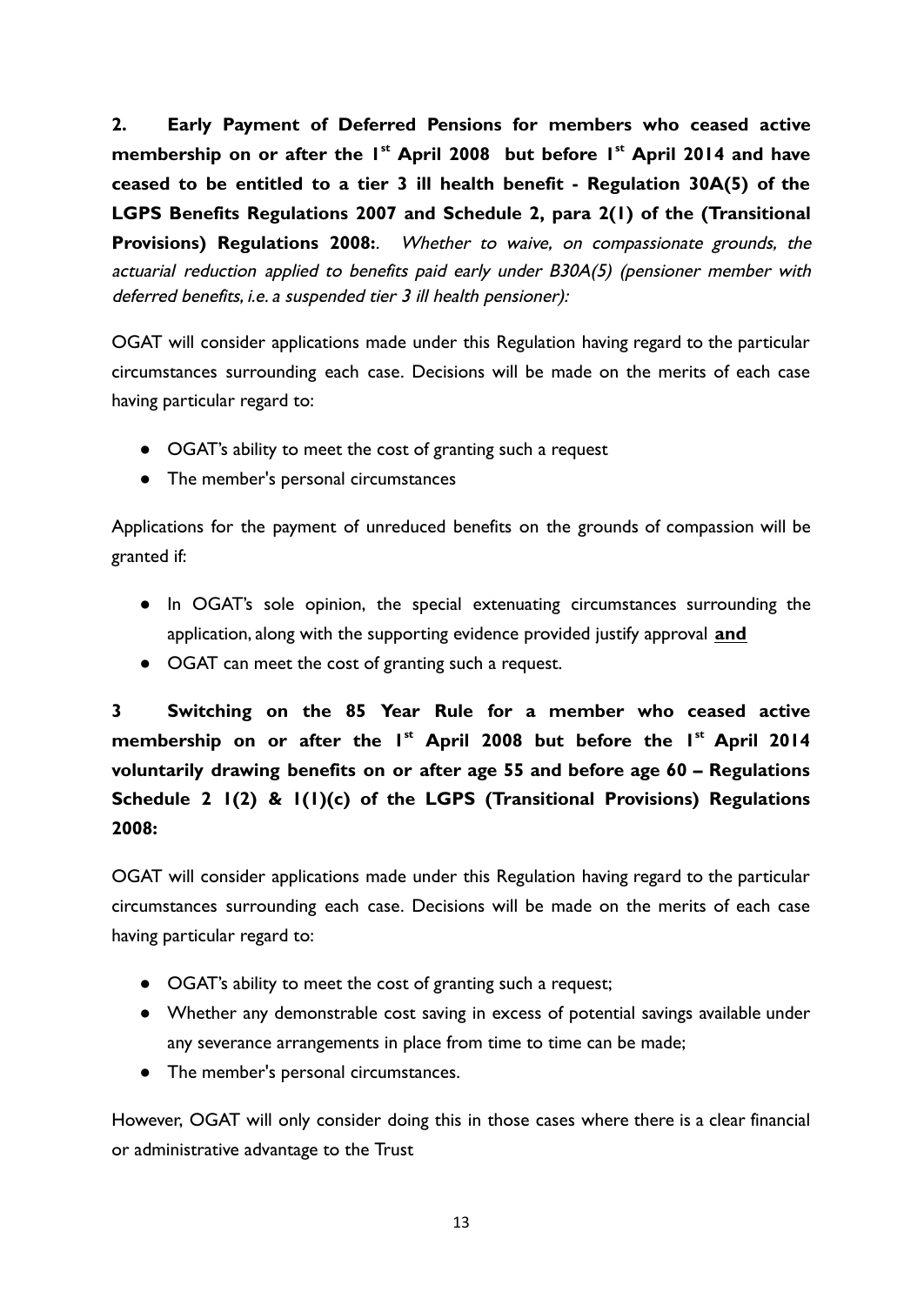**4 Switching on the 85 rule for a pensioner member with deferred benefits (i.e. a suspended tier 3 ill health pensioner) voluntarily drawing benefits on or after age 55 and before age 60 – Regulations Schedule 2 1(2) & 1(1)(c) of the LGPS (Transitional Provisions) Savings and Amendment) Regulations 2008:**

OGAT will consider applications made under this Regulation having regard to the particular circumstances surrounding each case. Decisions will be made on the merits of each case having particular regard to:

- OGAT's ability to meet the cost of granting such a request;
- Whether any demonstrable cost saving in excess of potential savings available under any severance arrangements in place from time to time can be made;
- The member's personal circumstances.

However, OGAT will only consider doing this in those cases where there is a clear financial or administrative advantage to the Trust

#### **Additional discretionary decisions**

#### **Whether OGAT will adopt a discretionary injury benefit scheme**

The Trust has adopted a discretionary injury benefit scheme. This allows the payment of a lump sum or allowances to an employee that they would not otherwise be eligible for, following an injury sustained, or disease contracted, whilst carrying out their normal duties.

An award may be granted where an employee suffers a reduction in remuneration as a direct result of an injury sustained, or disease contracted, whilst carrying out their normal duties.

An award may be granted where an employee loses employment due to permanent incapacity as a direct result of an injury sustained, or disease contracted, whilst carrying out their normal duties.

A certificate from an independent registered medical practitioner (IRMP) must be obtained prior to any award.

The amount of any award will be determined by the Trust, having due regard to all the circumstances of the case.

The cost of any award will not be met out of any pension fund.

## **Whether the Trust will permit the late inward transfer of pension rights - Regulation 100(6) Local Government Pension Scheme (LGPS) Regulations 2013:**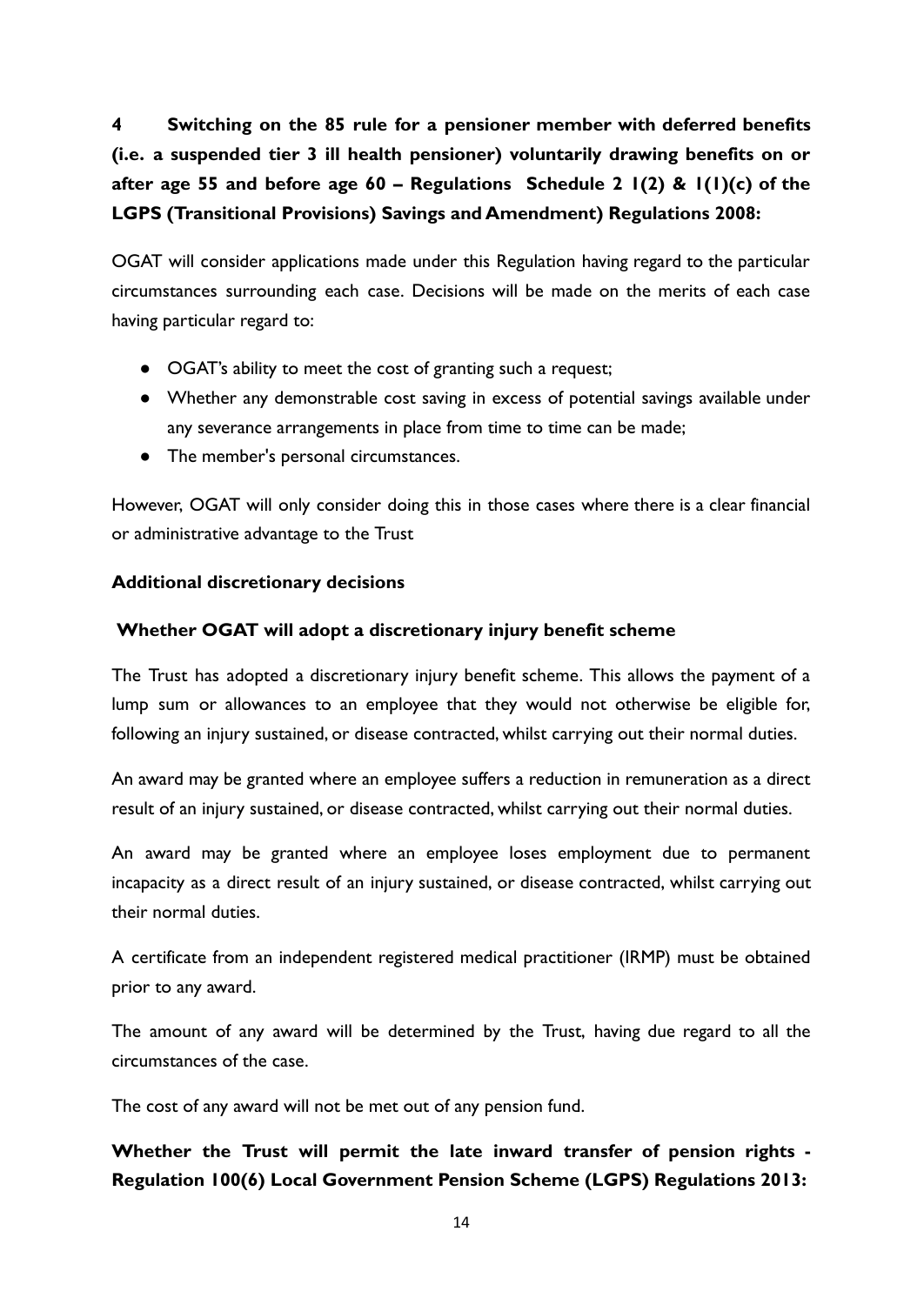The Trust will consider extending the time limit of 12 months for employees to transfer the value of a previous pension scheme if there is clear evidence that they had not been informed of, or could not reasonably have known, the time limit.

The Trust will also consider extending the time limit for late inward transfers where there is evidence of significant administrative delays.

Decisions regarding the acceptance of late inward transfers are delegated to the Director of Business Services.

# **Shared Cost Additional Pension Contributions (to buy lost pension following a period of authorised unpaid absence) - Regulation R16(16) of the Local Government Pension Scheme (LGPS) Regulations 2013:**

If a member has an **authorised unpaid** absence (not including illness or injury, relevant child-related leave or reserve forces service leave) and within 30 days of returning to work they elect to buy back the lost pension, the employer must share the cost (2/3rds).

The discretion is whether to extend the 30 day deadline for a member to elect for a shared cost APC.

The Trust will extend the deadline for a member to elect for a shared cost APC to 60 days or longer where there is evidence of administrative shortcoming.

# **Assumed Pensionable Pay (APP) - Regulations 21(5) & R21 (5B) of the Local Government Pension Scheme (LGPS) Regulations 2013:**

The Trust will include lump sum payments in the calculation of APP where there is evidence that the lump sums were regularly received.

The Trust will allow the substitution of a higher level of pensionable pay assessed over the previous 12 month period.

## **Redundancy Pay - Regulation 5 of the (Discretionary Compensation) (England and Wales) Regulations 2006**

The Trust will base redundancy payment on an actual week's pay where this exceeds the statutory week's pay limit.

# **Lump sum compensation - Regulation 6 (Discretionary Compensation) (England and Wales) Regulations 2006**

The Trust will not award lump sum compensation in cases of redundancy.